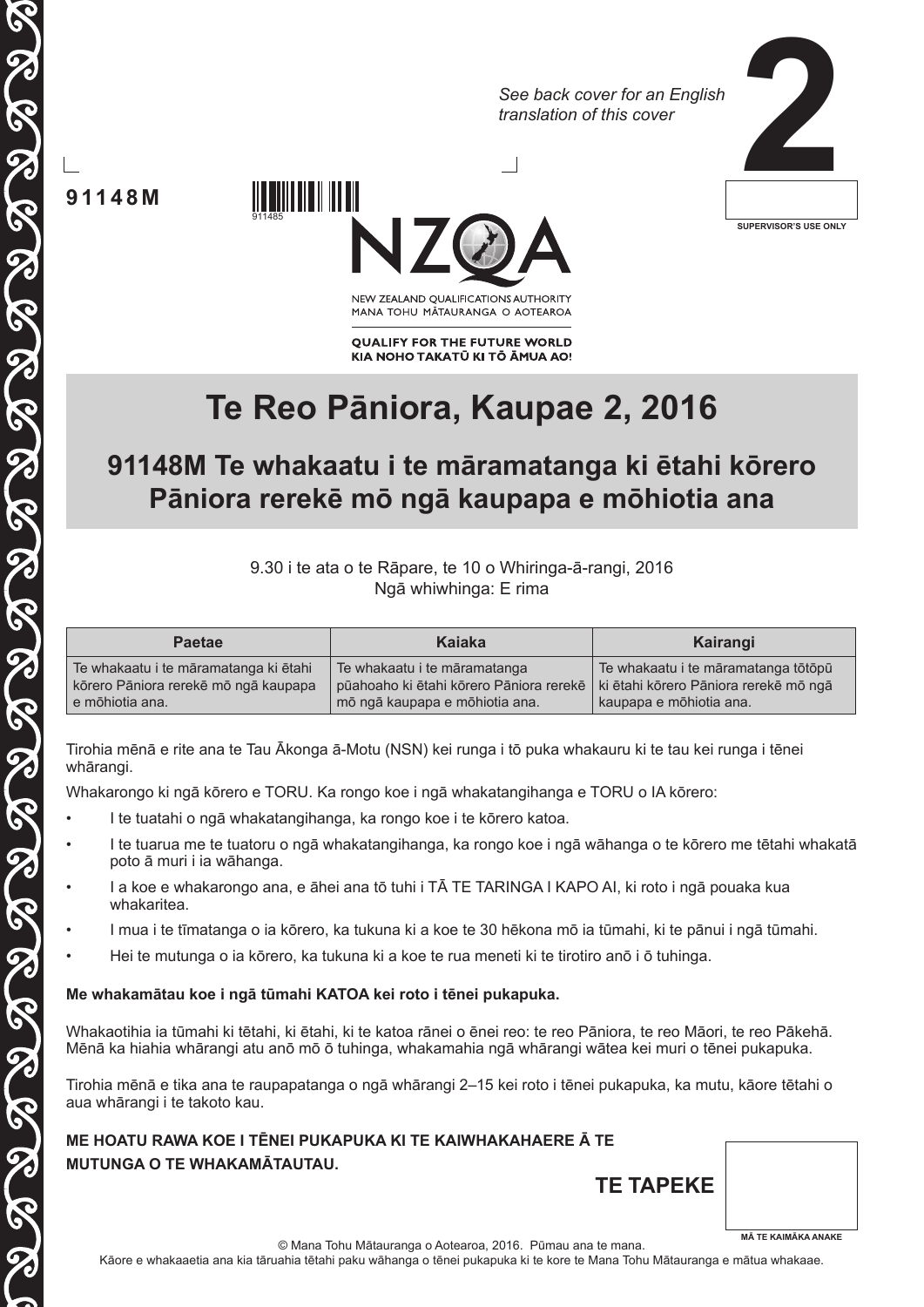### **TE KŌRERO TUATAHI:** *Testimonio de dos inmigrantes ilegales*/**He taunakitanga nā ngā manene tokorua kāore e whakaaetia ana e te ture te noho**

Whakarongo ki ngā manene rangatahi e rua, kāore e whakaaetia ana e te ture te noho, ki a Shazia rāua ko Mohammed, e kōrero ana mō tō rāua hūnukutanga ki Peina. E hāngai ana te Tūmahi Tuatahi ki tēnei kōrero. Whakamahia ngā kōrero kua rangona e koe hei whakaoti i te tūmahi ki tētahi, ki ētahi, ki te katoa rānei o ēnei reo: te reo Pāniora, te reo Māori, te reo Pākehā. Ināianei, ka tukuna ki a koe te 30 hēkona ki te pānui i te tūmahi.

#### **He rārangi kupu**

patera he poti iti

#### **TĀ TE TARINGA I KAPO AI**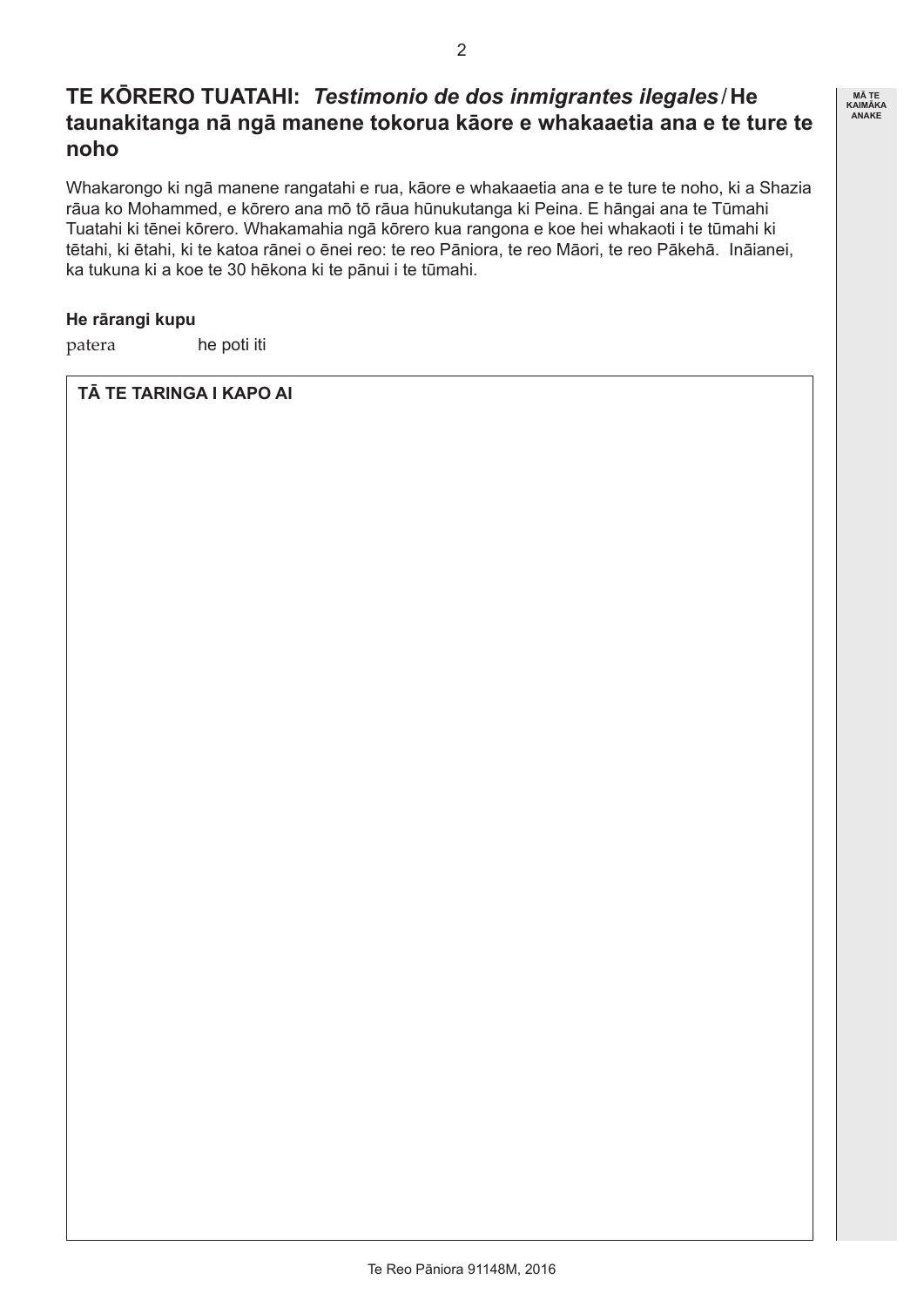### **TE TŪMAHI TUATAHI**

(a) Whakaahuatia ngā kare ā-roto o Shazia i tana haerenga i Mali ki Peina. *Describe cómo se sentía Shazia durante el viaje desde Malí a España.*

(b) E ai ki tāu i rongo ai, he aha te take e whakaaro ai a Mohammed he wheako pai te noho ki Peina, ki ōu nā whakaaro? *Basándote en el texto ¿por qué piensas que vivir en España es una experiencia positiva para Mohammed?*

(c) Whakatauritea ngā manako me ngā mōniania o Shazia rāua ko Mohammed e pā ana ki ngā rā o anamata.

*Compara las esperanzas y preocupaciones que tienen Shazia y Mohammed para el futuro.*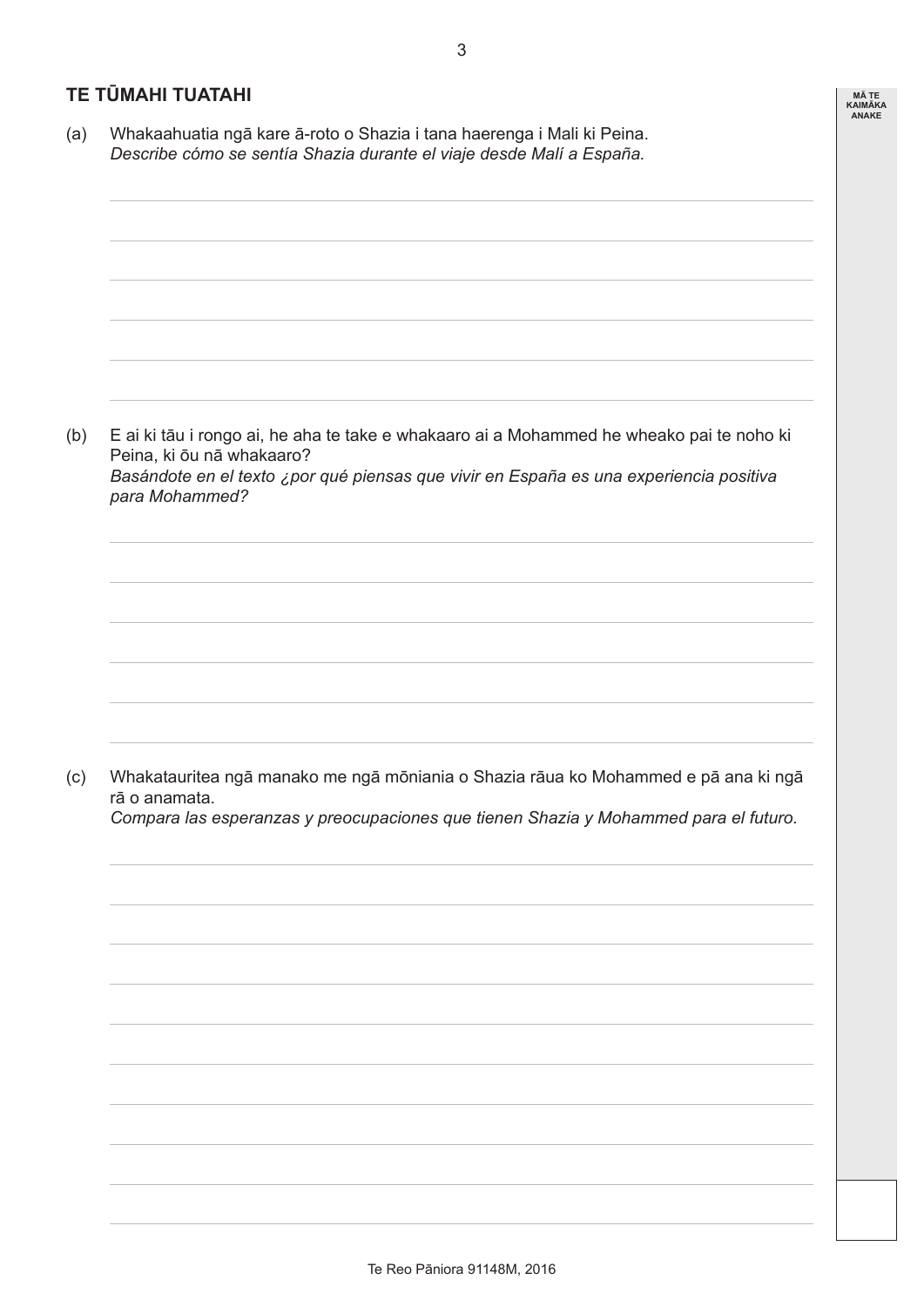### **FIRST PASSAGE:** *Testimonio de dos inmigrantes ilegales* **Testimony of two illegal immigrants**

Listen to two young illegal immigrants, Shazia and Mohammed, talking about their move to Spain. Question One is based on this passage. Use the information you have heard to answer the question in your choice of English, te reo Māori, and/or Spanish. You now have 30 seconds to read the question.

### **Glossed vocabulary**

patera small boat

#### **LISTENING NOTES**

**ASSESSOR'S USE ONLY**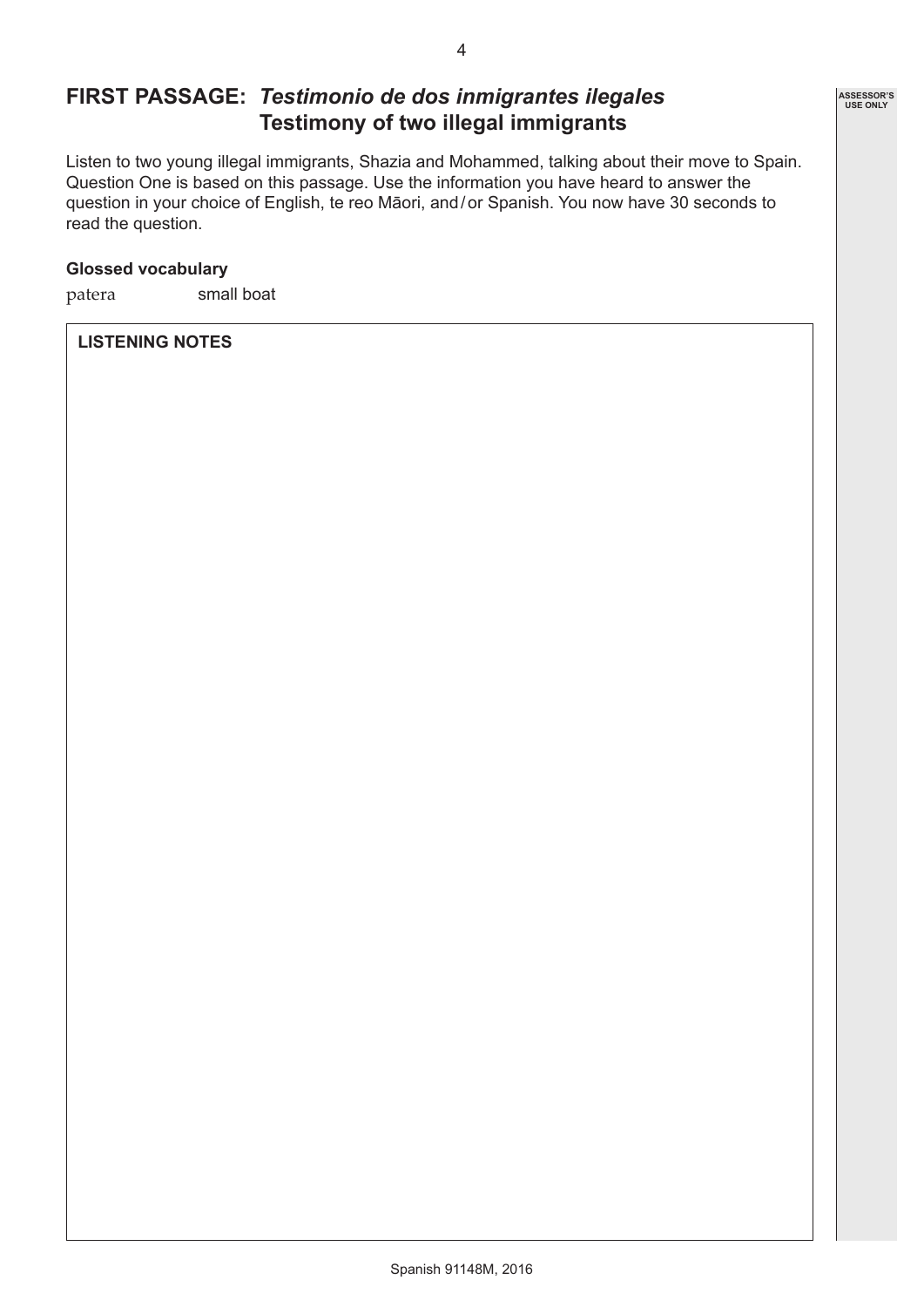**ASSESSOR'S USE ONLY**

### **QUESTION ONE**

(a) Describe how Shazia felt during the journey from Mali to Spain. *Describe cómo se sentía Shazia durante el viaje desde Malí a España.* (b) Based on what you have heard, why do you think Mohammed would feel that life in Spain is a positive experience? *Basándote en el texto ¿por qué piensas que vivir en España es una experiencia positiva para Mohammed?* (c) Compare Shazia's and Mohammed's hopes and fears for the future. *Compara las esperanzas y preocupaciones que tienen Shazia y Mohammed para el futuro.*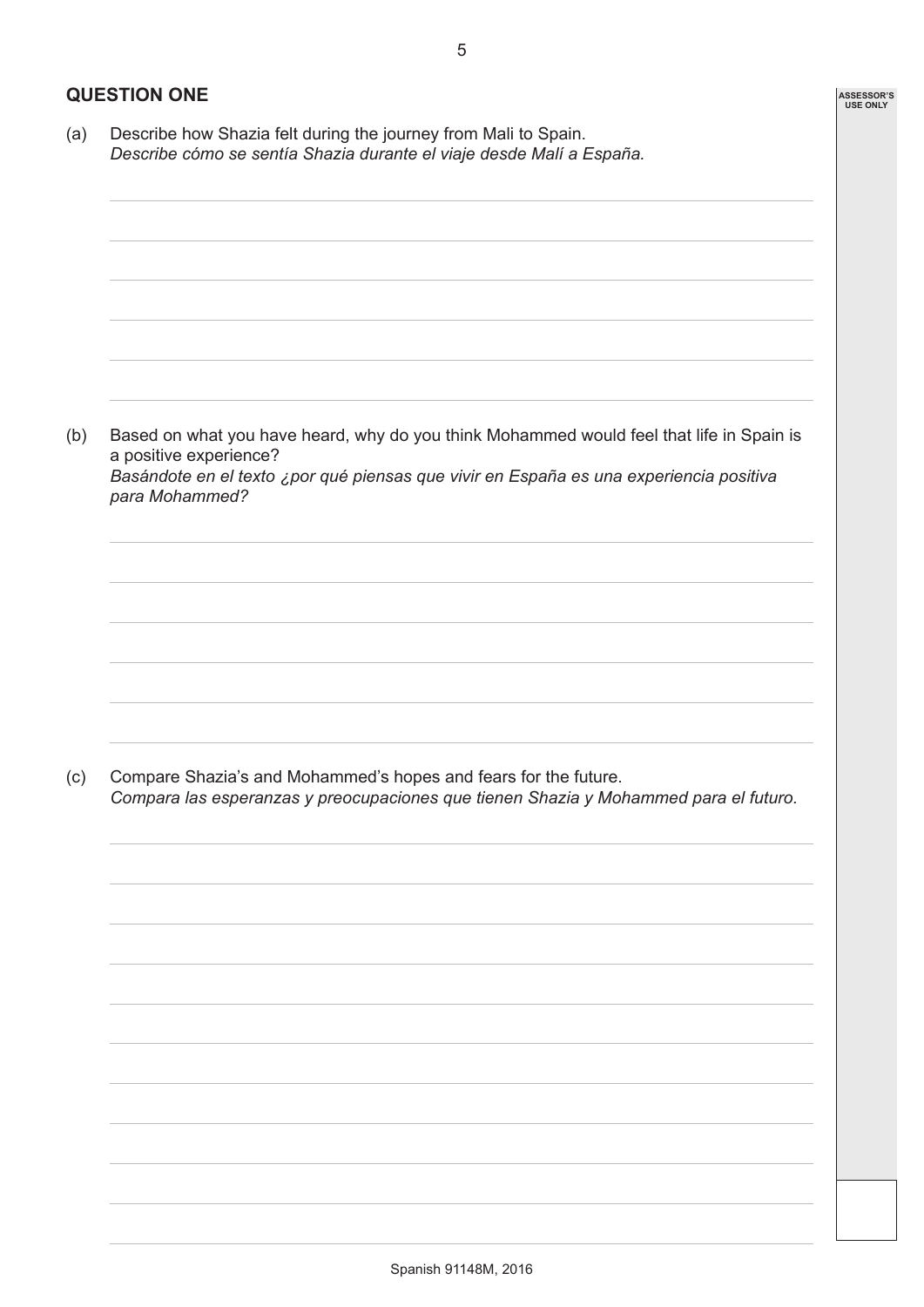### **TE KŌRERO TUARUA:** *Experiencias de voluntariado* **Ngā wheako ā-mahi tūao**

Whakarongo ki a Ana Garcia e kōrero ana mō ana wheako hei tūao ki Peru. E hāngai ana te Tūmahi Tuarua ki tēnei kōrero. Whakamahia ngā kōrero kua rangona e koe hei whakaoti i te tūmahi ki tētahi, ki ētahi, ki te katoa rānei o ēnei reo: te reo Pāniora, te reo Māori, te reo Pākehā. Ināianei, ka tukuna ki a koe te 30 hēkona ki te pānui i te tūmahi.

### **TĀ TE TARINGA I KAPO AI**

6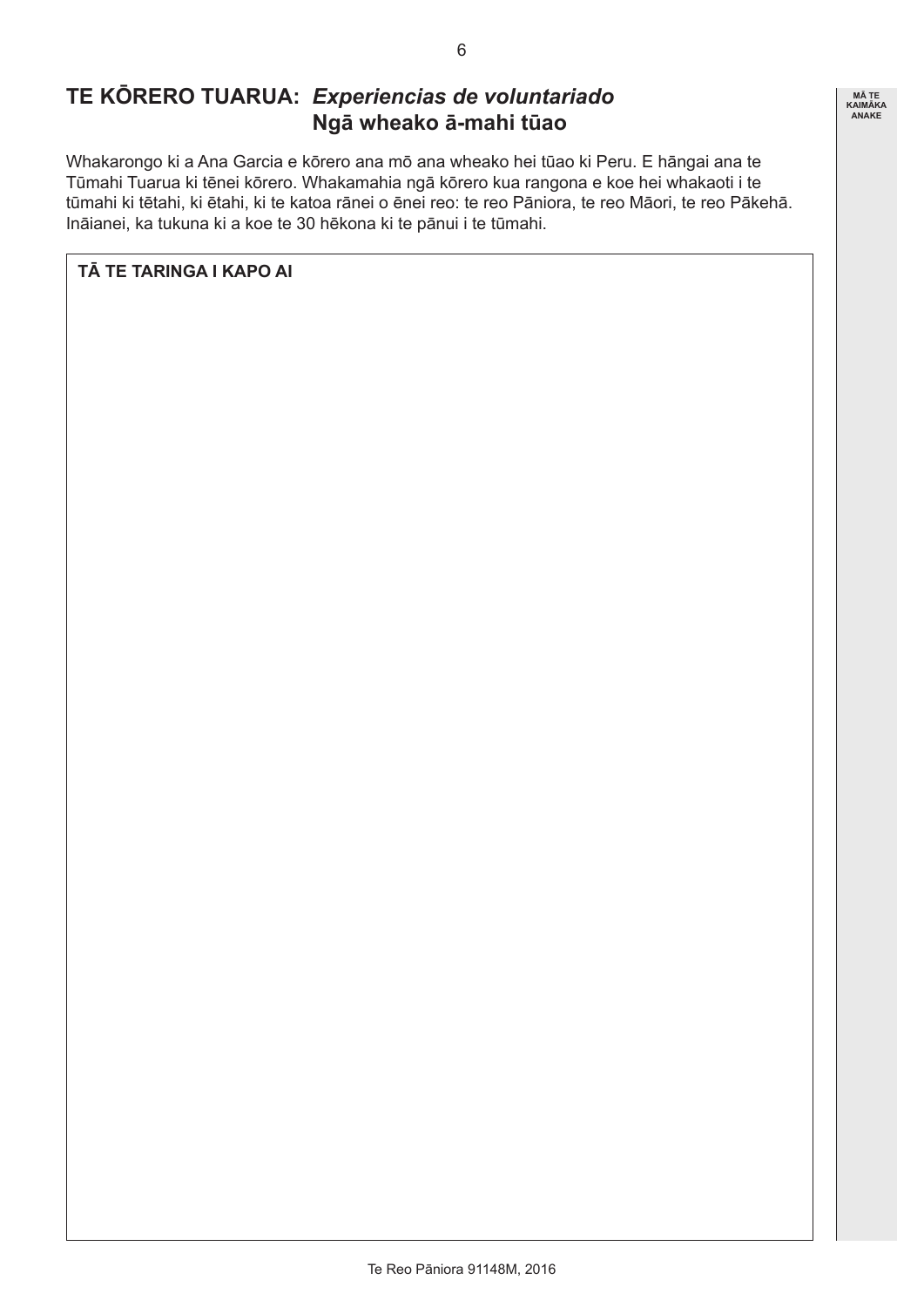### **TE TŪMAHI TUARUA**

(a) Ko wai a Ana, ā, he aha ia i whakatau ai ki te mahi tūao ki Peru? *¿Quién es Ana, y por qué decidió trabajar de voluntariado en Perú?*

(b) E ai ki tāu i rongo ai, he aha a Ana e tūtohu ai i tēnei wheako ki ētahi atu, ki ōu nā whakaaro? *Según el texto, ¿por qué piensas que Ana recomendaría esta experiencia a otros?*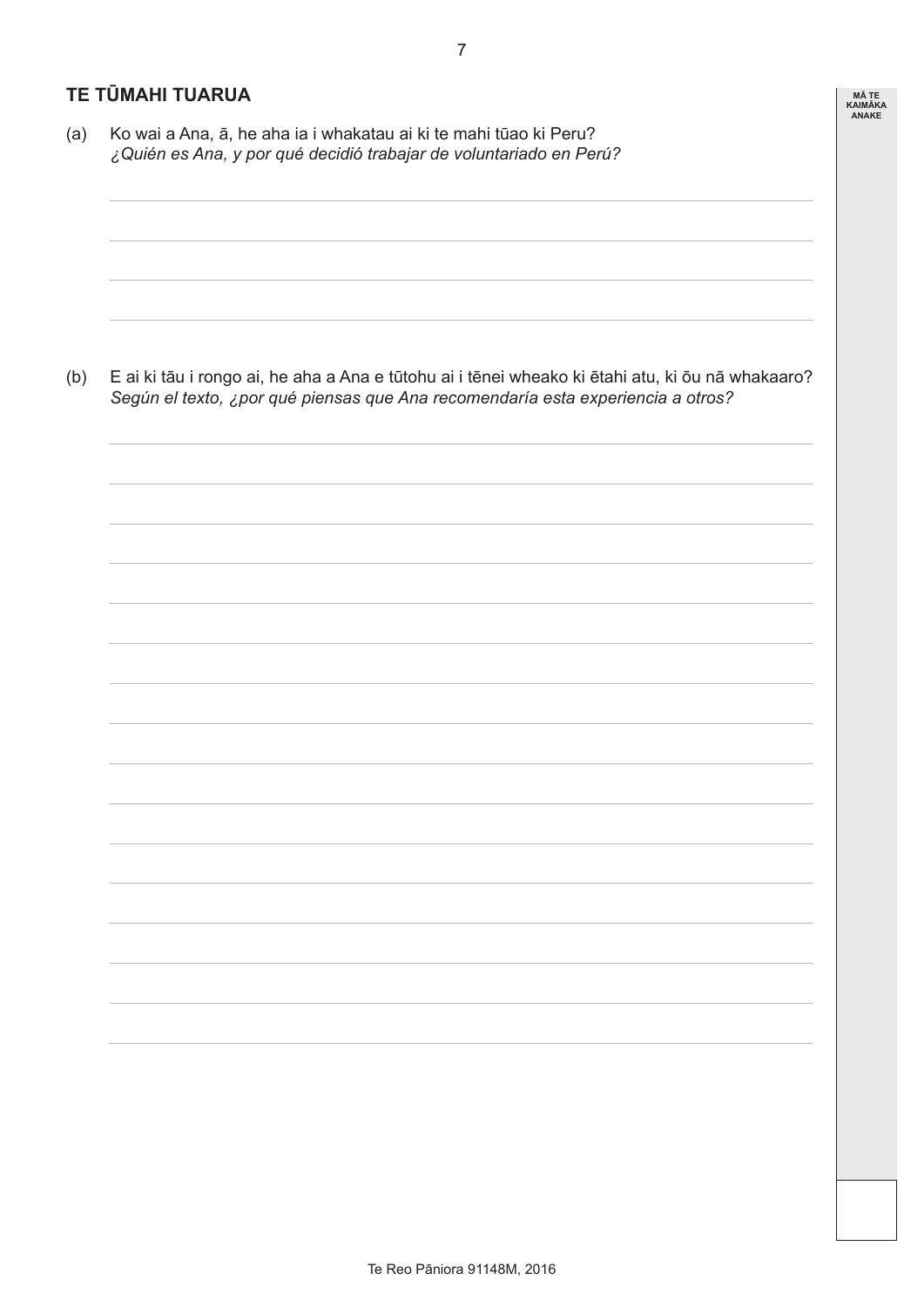### **SECOND PASSAGE:** *Experiencias de voluntariado* **Experiences of voluntary work**

Listen to Ana García as she talks about her experiences as a volunteer in Peru. Question Two is based on this passage. Use the information you have heard to answer the question in your choice of English, te reo Māori, and/or Spanish. You now have 30 seconds to read the question.

**LISTENING NOTES**

**ASSESSOR'S USE ONLY**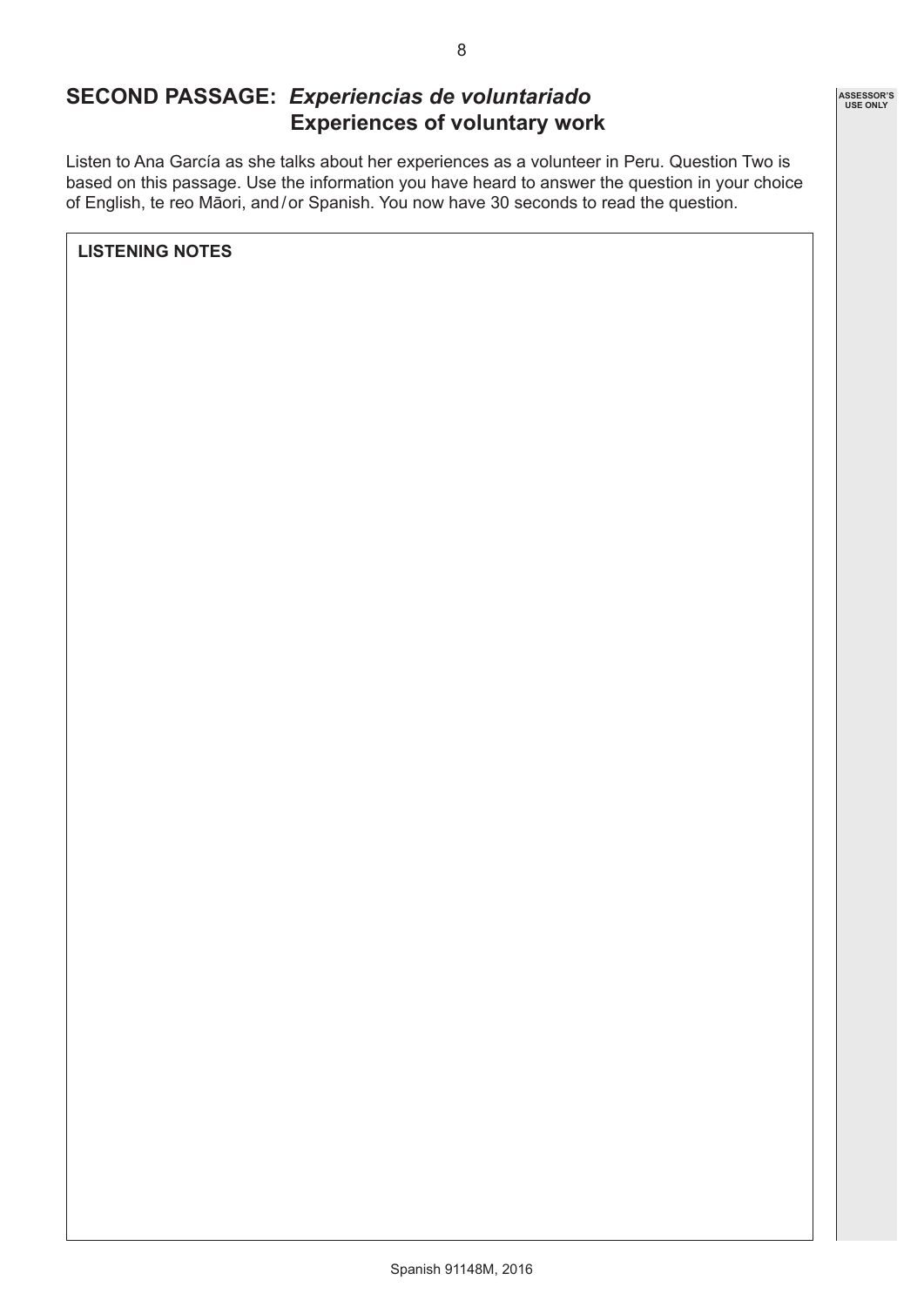**ASSESSOR'S USE ONLY**

9

### **QUESTION TWO**

(a) Who is Ana, and why did she decide to do voluntary work in Peru? *¿Quién es Ana, y por qué decidió trabajar de voluntariado en Perú?*

(b) Based on what you have heard, why do you think Ana recommends this experience to others? *Según el texto, ¿por qué piensas que Ana recomendaría esta experiencia a otros?*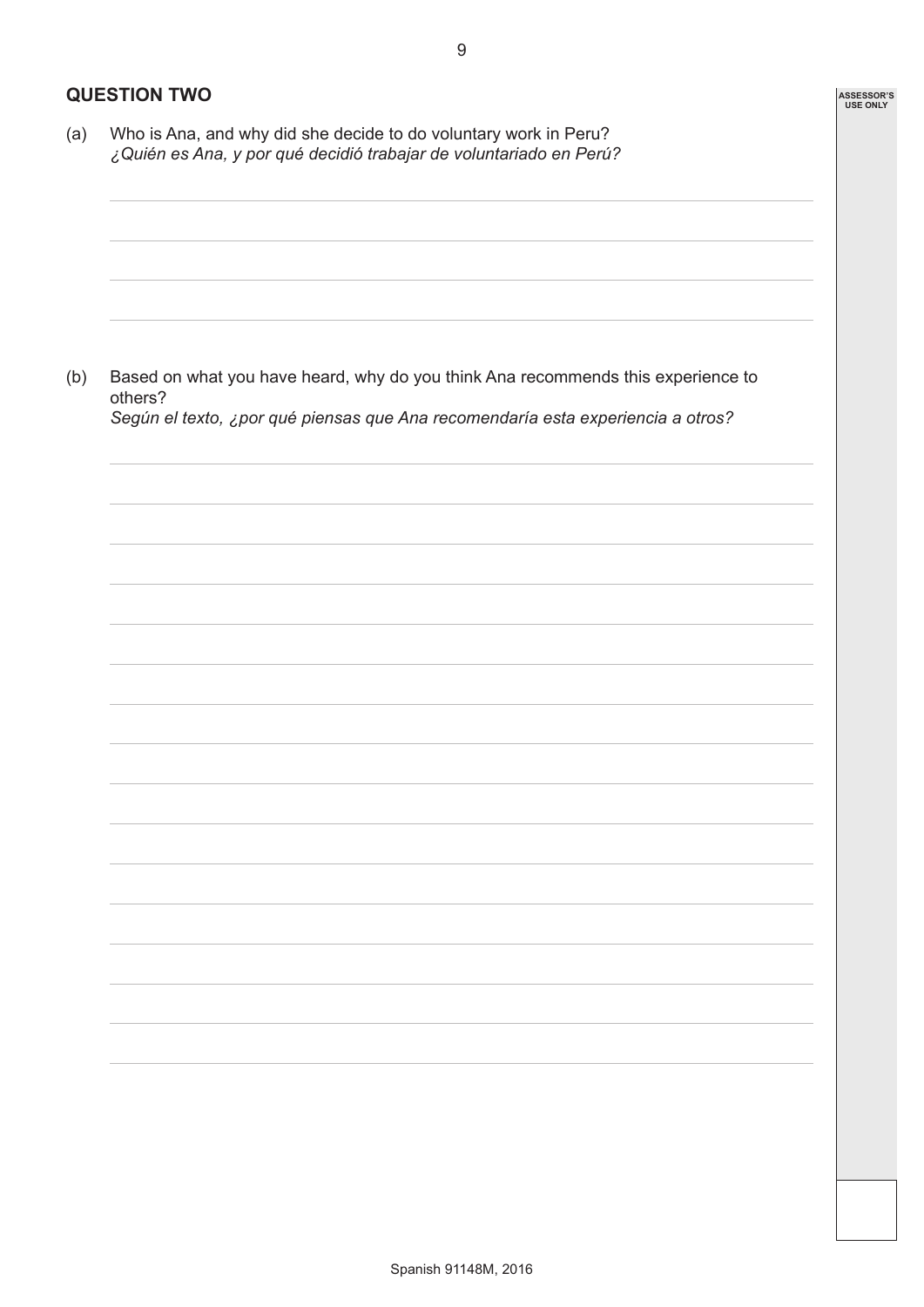### **TE KŌRERO TUATORU:** *Película celebra el Día de los Muertos/***Ka whakanuia Te Rā o te Hunga Mate e te Kiriata**

Whakarongo ki tētahi uiui i te tumuaki o tētahi tari kaitāpoi e mahi ana ki te Tāone nui o Mehiko e pā ana ki te kiriata o nā tata nei mō James Bond, arā ko *Spectre*. E hāngai ana te Tūmahi Tuatoru ki tēnei kōrero. Whakamahia ngā kōrero kua rangona e koe hei whakaoti i te tūmahi ki tētahi, ki ētahi, ki te katoa rānei o ēnei reo: te reo Pāniora, te reo Māori, te reo Pākehā. Ināianei, ka tukuna ki a koe te 30 hēkona ki te pānui i te tūmahi.

### **TĀ TE TARINGA I KAPO AI**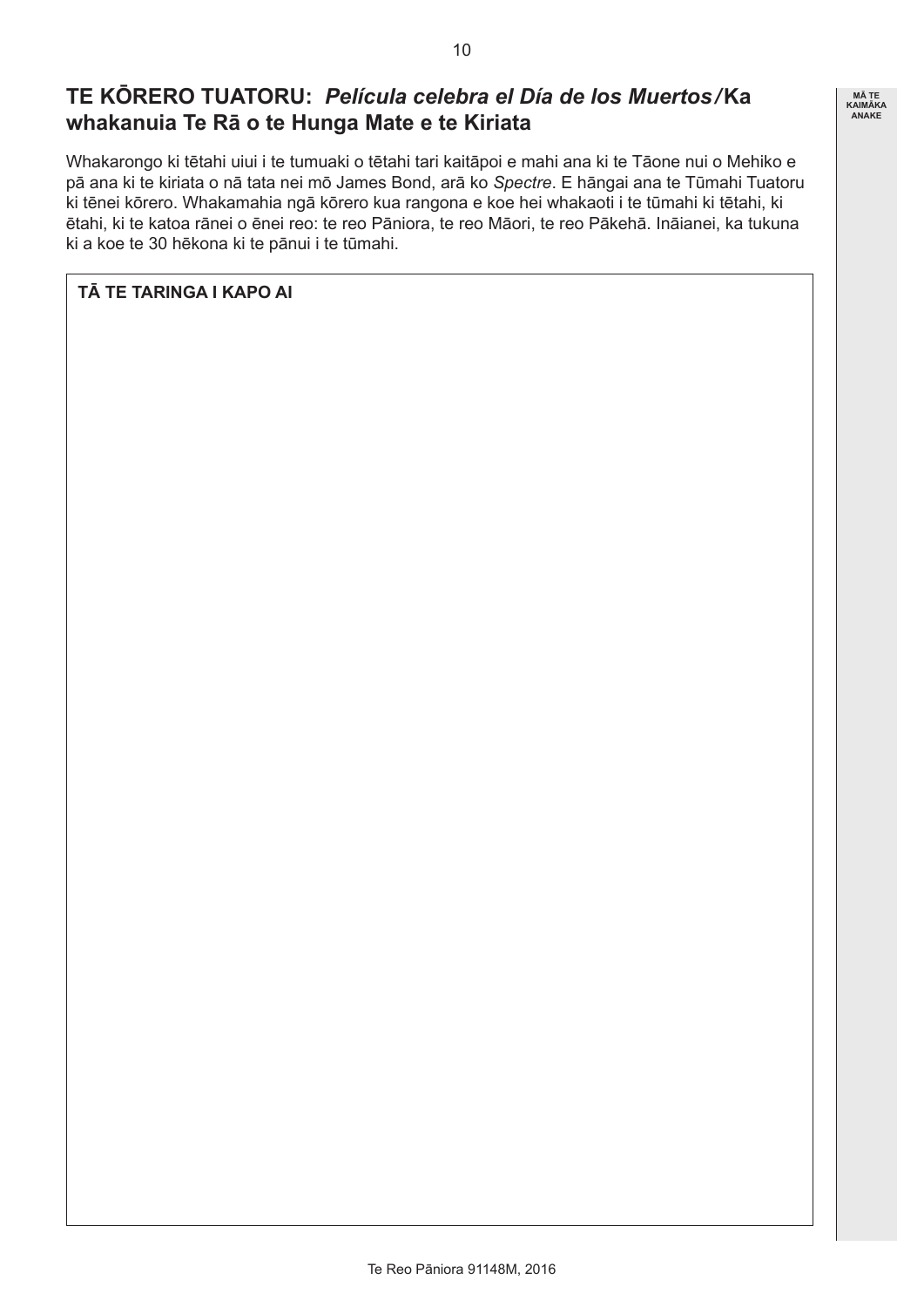### **TE TŪMAHI TUATORU**

(a) Whakamāramatia te āhua o tā te ahumahi kiriata pā atu ki te tāpoi, e ai ki a Maria. *Según María, explica cómo el cine puede afectar el turismo.*

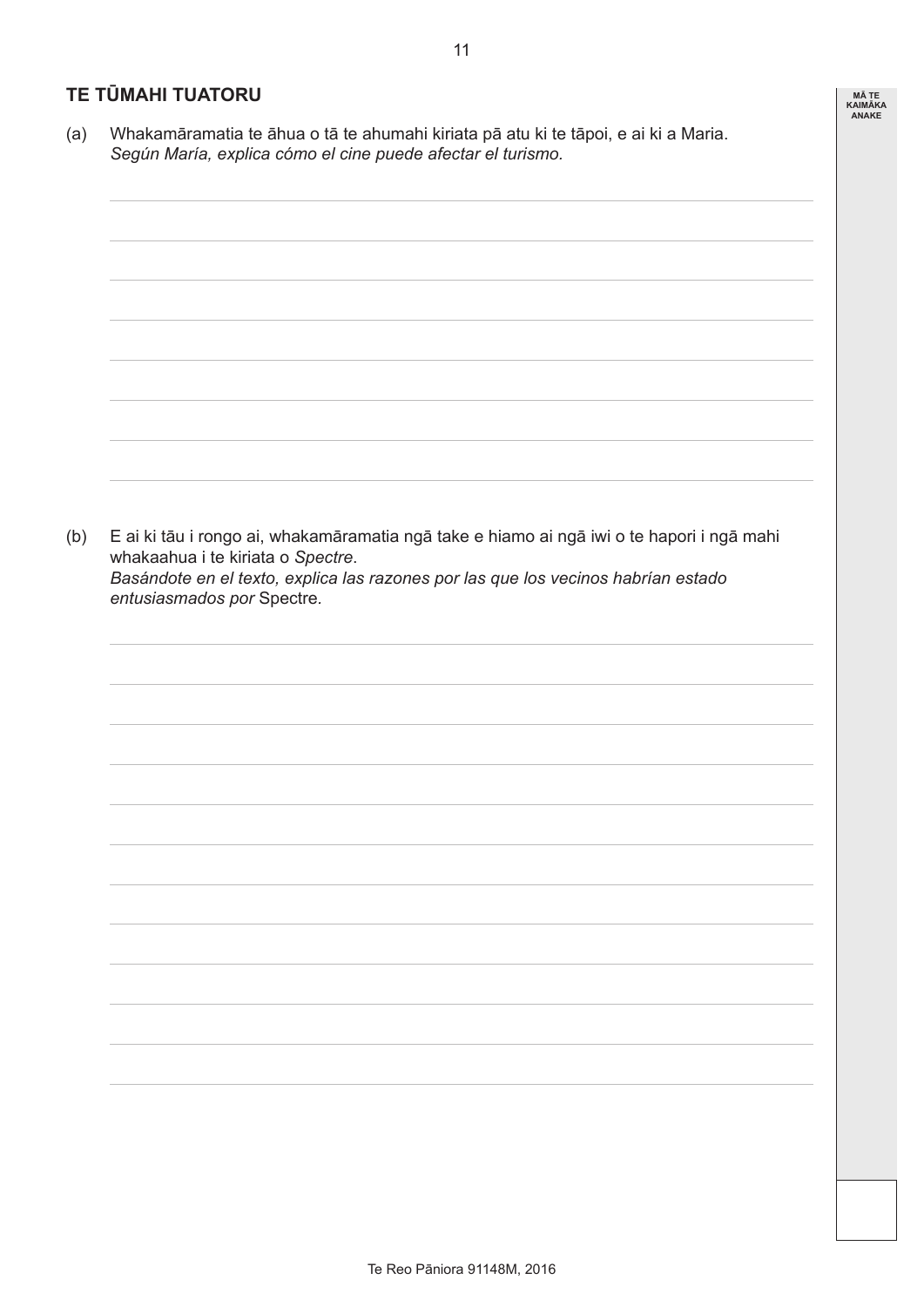### **THIRD PASSAGE:** *Película celebra el Día de los Muertos* **Film celebrates the Day of the Dead**

Listen to an interview with the director of a tourist office working in Mexico City about the recent James Bond film, *Spectre*. Question Three is based on this passage. Use the information you have heard to answer the question in your choice of English, te reo Māori, and/or Spanish. You now have 30 seconds to read the question.

**LISTENING NOTES**

**ASSESSOR'S USE ONLY**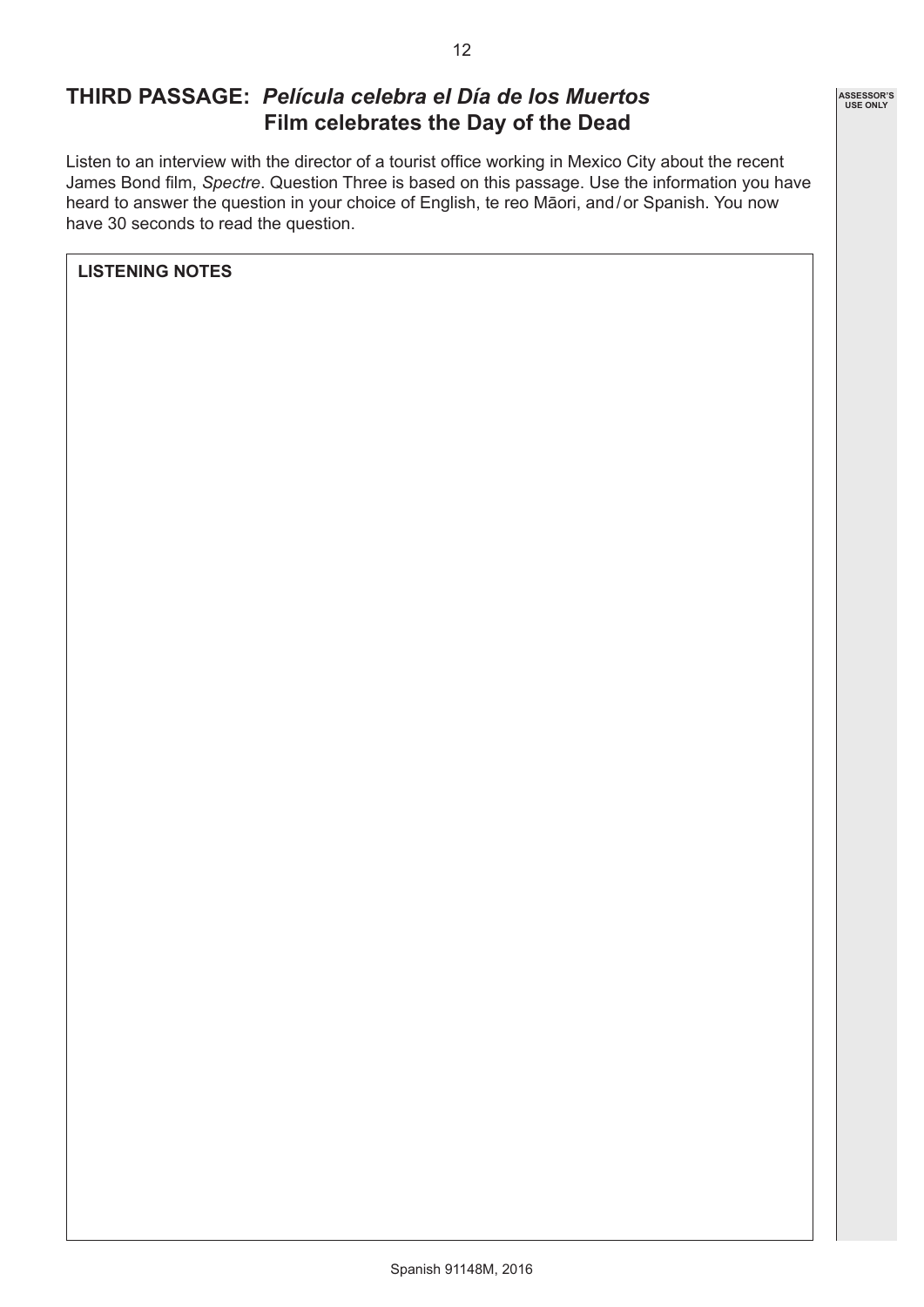**ASSESSOR'S USE ONLY**

### **QUESTION THREE**

(a) Explain how, according to María, the film industry can affect tourism. *Según María, explica cómo el cine puede afectar el turismo.*

(b) Based on what you have heard, explain why the locals would have been excited by the filming of *Spectre*. *Basándote en el texto, explica las razones por las que los vecinos habrían estado entusiasmados por* Spectre*.*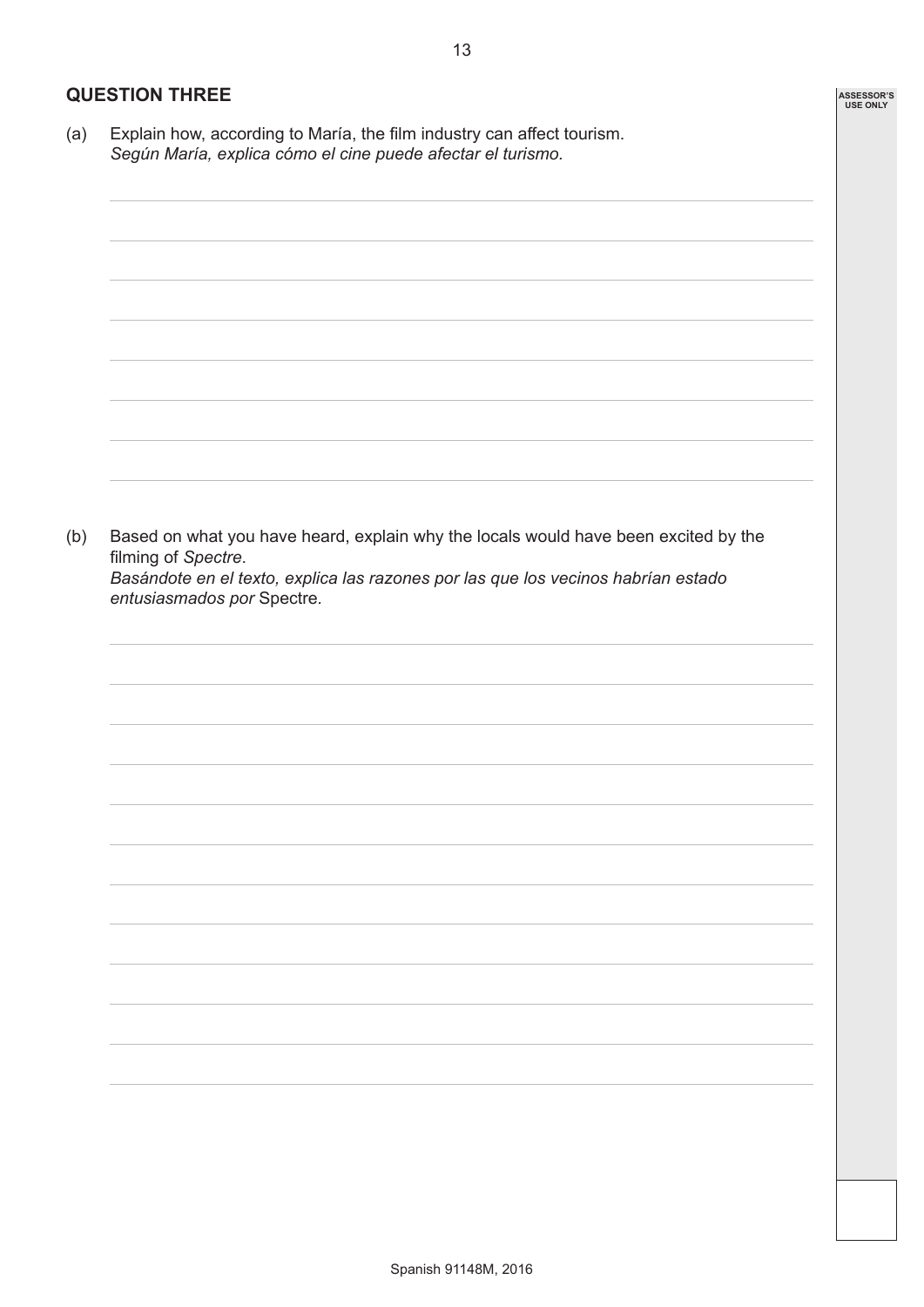| <b>TE TAU</b><br>TŪMAHI | He whārangi anō ki te hiahiatia.<br>Tuhia te tau tūmahi mēnā e hāngai ana. | MÃ TE<br>KAIMĀKA<br><b>ANAKE</b> |
|-------------------------|----------------------------------------------------------------------------|----------------------------------|
|                         |                                                                            |                                  |
|                         |                                                                            |                                  |
|                         |                                                                            |                                  |
|                         |                                                                            |                                  |
|                         |                                                                            |                                  |
|                         |                                                                            |                                  |
|                         |                                                                            |                                  |
|                         |                                                                            |                                  |
|                         |                                                                            |                                  |
|                         |                                                                            |                                  |
|                         |                                                                            |                                  |
|                         |                                                                            |                                  |
|                         |                                                                            |                                  |
|                         |                                                                            |                                  |
|                         |                                                                            |                                  |
|                         |                                                                            |                                  |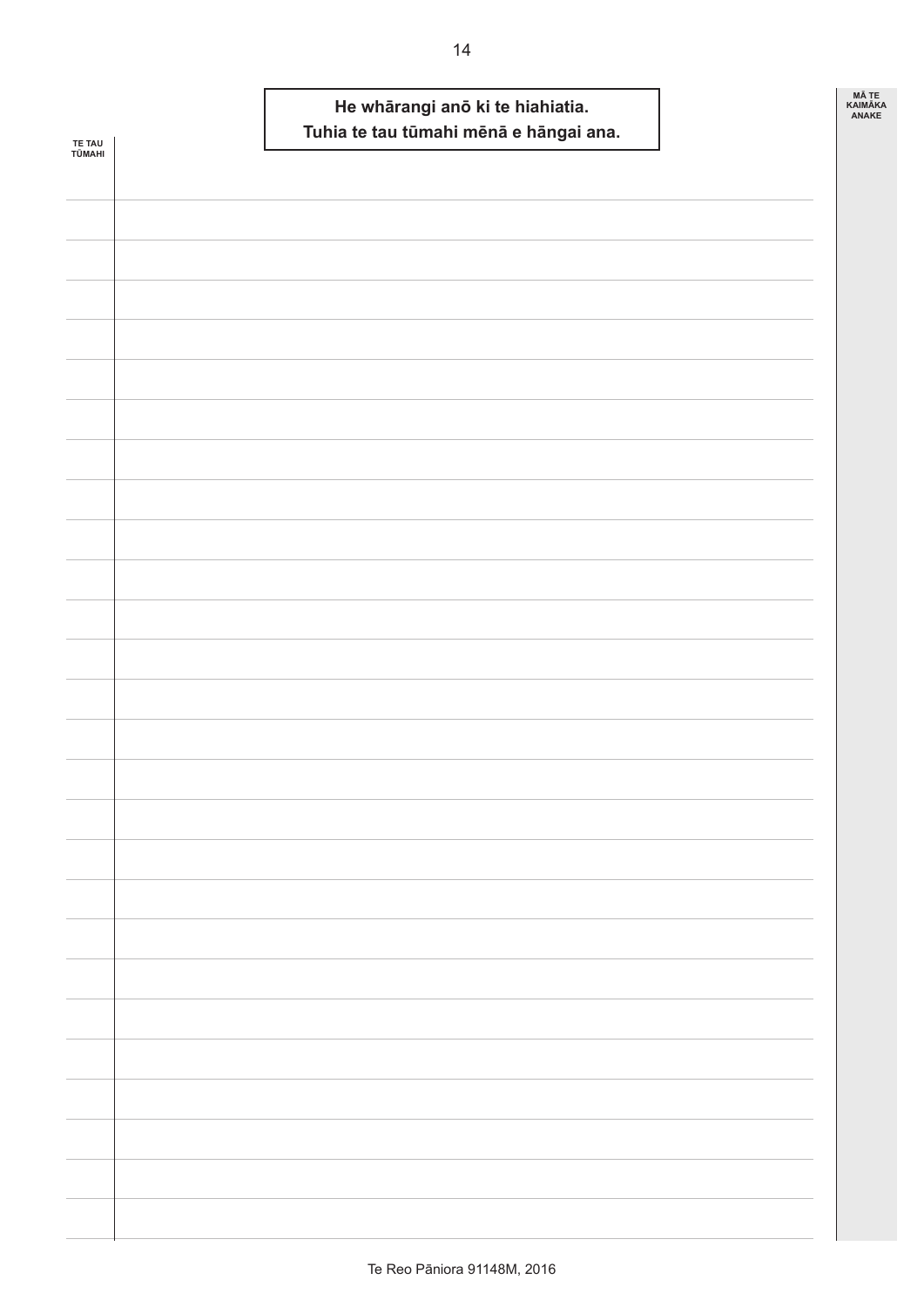|                            |  | Write the question number(s) if applicable. | Extra space if required. |  | ASSESSOR'S<br><b>USE ONLY</b> |
|----------------------------|--|---------------------------------------------|--------------------------|--|-------------------------------|
| <b>QUESTION<br/>NUMBER</b> |  |                                             |                          |  |                               |
|                            |  |                                             |                          |  |                               |
|                            |  |                                             |                          |  |                               |
|                            |  |                                             |                          |  |                               |
|                            |  |                                             |                          |  |                               |
|                            |  |                                             |                          |  |                               |
|                            |  |                                             |                          |  |                               |
|                            |  |                                             |                          |  |                               |
|                            |  |                                             |                          |  |                               |
|                            |  |                                             |                          |  |                               |
|                            |  |                                             |                          |  |                               |
|                            |  |                                             |                          |  |                               |
|                            |  |                                             |                          |  |                               |
|                            |  |                                             |                          |  |                               |
|                            |  |                                             |                          |  |                               |
|                            |  |                                             |                          |  |                               |
|                            |  |                                             |                          |  |                               |
|                            |  |                                             |                          |  |                               |
|                            |  |                                             |                          |  |                               |
|                            |  |                                             |                          |  |                               |
|                            |  |                                             |                          |  |                               |